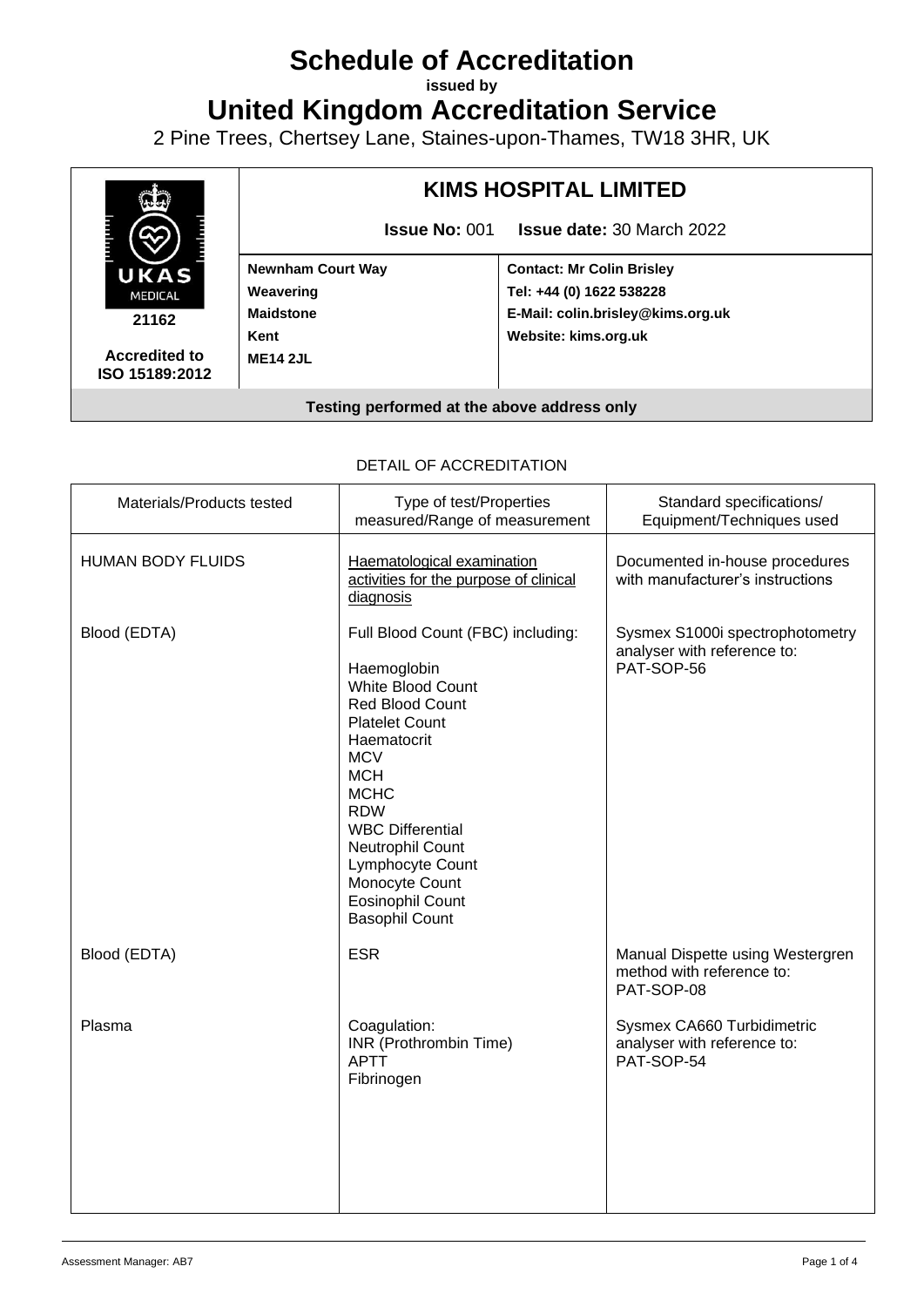

#### **Schedule of Accreditation issued by United Kingdom Accreditation Service**

2 Pine Trees, Chertsey Lane, Staines -upon -Thames, TW18 3HR, UK

#### **KIMS HOSPITAL LIMITED**

**Issue No:** 001 **Issue date:** 30 March 2022

**Accredited to ISO 15189:2012**

**Testing performed at main address only**

| Materials/Products tested  | Type of test/Properties<br>measured/Range of measurement                                                                                                                                                                                                                                                                                                                                   | Standard specifications/<br>Equipment/Techniques used                                                                |
|----------------------------|--------------------------------------------------------------------------------------------------------------------------------------------------------------------------------------------------------------------------------------------------------------------------------------------------------------------------------------------------------------------------------------------|----------------------------------------------------------------------------------------------------------------------|
| HUMAN BODY FLUIDS (cont'd) | <b>Clinical Biochemistry examination</b><br>activities for the purpose of clinical<br>diagnosis (cont'd)                                                                                                                                                                                                                                                                                   | Procedures documented in relevant<br>equipment manuals and in-house<br>documented procedures by<br>following methods |
| Serum                      | Ferritin<br><b>CEA</b><br><b>Total PSA</b><br>FT <sub>3</sub><br>FT4<br><b>TSH</b><br>Troponin<br>Vitamin D                                                                                                                                                                                                                                                                                | Roche Cobas e411 using<br>Electrochemiluminescence with<br>reference to:<br>PAT-SOP-53                               |
| Serum                      | Sodium<br>Potassium<br>Urea<br>Chloride<br>Creatinine<br>Alanine Transaminase (ALT)<br>Aspartate Transaminase (AST)<br>Alkaline Phosphatase (ALP)<br>Amylase<br>Albumin<br>Calcium<br><b>CRP</b><br>Gamma GT<br>Glucose<br>Magnesium<br>Phosphate<br><b>Total Bilirubin</b><br><b>Total Protein</b><br>Cholesterol<br>Triglyceride<br><b>HDL</b><br><b>LDL</b><br>LDH<br>Uric Acid<br>Iron | Roche Cobas c311 using<br>photometric and Ion selective<br>measurements with reference to:<br>PAT-SOP-62             |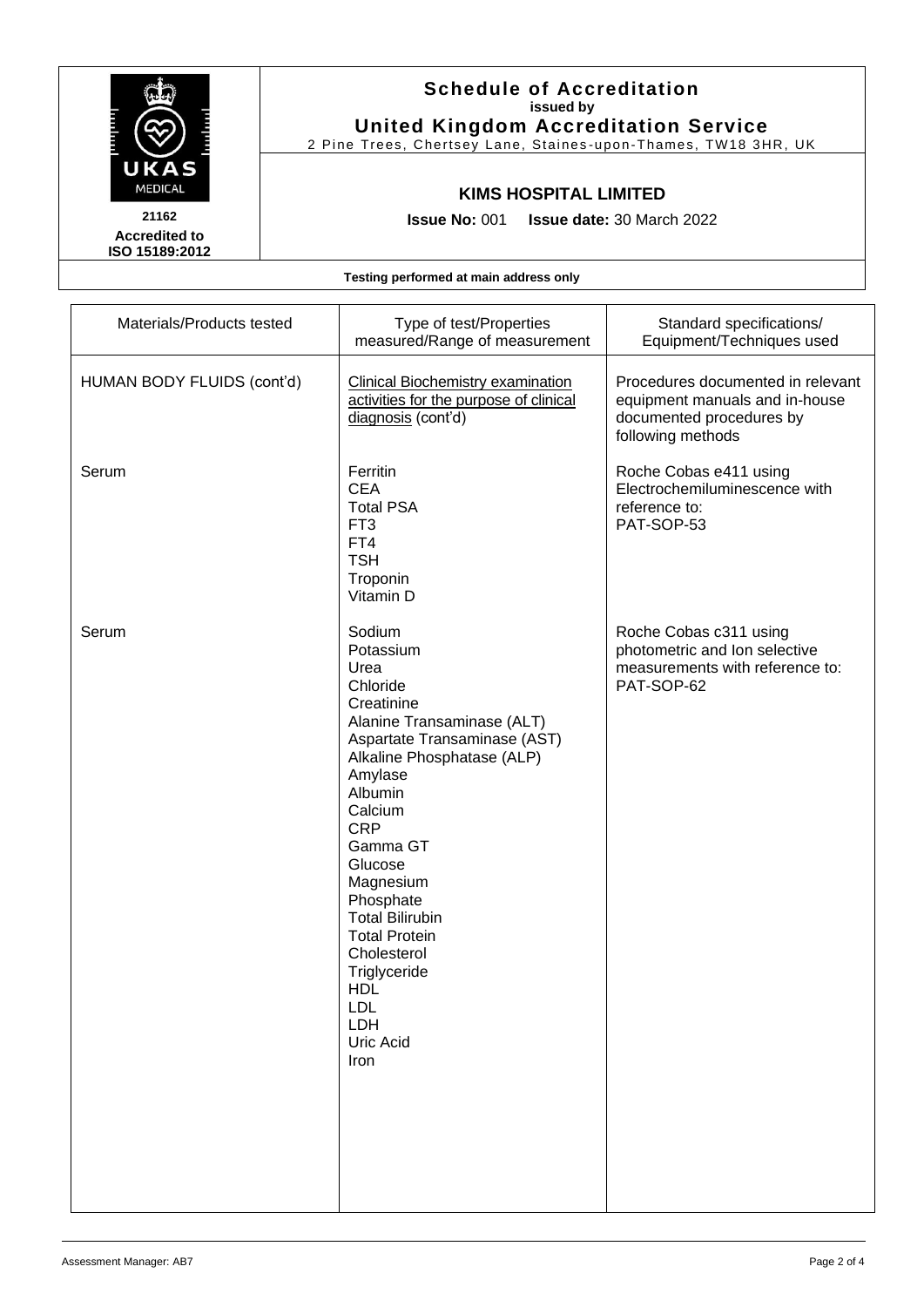

**Accredited to ISO 15189:2012**

#### **Schedule of Accreditation issued by United Kingdom Accreditation Service**

2 Pine Trees, Chertsey Lane, Staines -upon -Thames, TW18 3HR, UK

### **KIMS HOSPITAL LIMITED**

**Issue No:** 001 **Issue date:** 30 March 2022

**Testing performed at main address only**

| Materials/Products tested                                             | Type of test/Properties<br>measured/Range of measurement                                                                                                          | Standard specifications/<br>Equipment/Techniques used                                                                                                                            |
|-----------------------------------------------------------------------|-------------------------------------------------------------------------------------------------------------------------------------------------------------------|----------------------------------------------------------------------------------------------------------------------------------------------------------------------------------|
| <b>HUMAN BODY FLUIDS AND</b><br>TISSUES (cont'd)                      | Microbiology examination activities<br>for the purpose of clinical diagnosis                                                                                      | In House documented methods<br>based on related PHE Standards<br>for Microbiology Investigations<br>(SMIs)                                                                       |
| Cellular and fluid material contained<br>on swabs                     | Isolation of microorganisms of<br>Clinical significance                                                                                                           | Manual inoculation of selected<br>culture media, including<br>chromogenic media, with reference<br>to:<br>PAT-SOP-06<br>PAT-SOP-78<br>PAT-SOP-16<br>PAT-SOP-15<br>PAT-SOP-82     |
| Urine                                                                 | Detection, identification and<br>quantification of:<br>White blood cells<br>Red blood cells<br>Crystals<br>Epithelial cells<br>Casts<br><b>Bacteria</b><br>Yeasts | Manual light microscopy with<br>reference to:<br>PAT-SOP-81<br>PAT-SOP-65                                                                                                        |
| Urine                                                                 | Isolation and characterisation of<br>microorganisms of Clinical<br>significance                                                                                   | Manual inoculation of chromogenic<br>media with reference to:<br>PAT-SOP-81                                                                                                      |
| Swabs (nose, axilla, groin, throat,<br>wound), Urine                  | Isolation and Identification of MRSA                                                                                                                              | Manual inoculation using<br>chromogenic culture media with<br>reference to:<br>PAT-SOP-35<br>PAT-SOP-17<br>PAT-SOP-16<br>PAT-SOP-15                                              |
| Bacterial cultures isolated in-house<br>from all samples listed above | Identification testing of clinically<br>significant bacteria                                                                                                      | Vitek 2 Compact automated method<br>using in-house procedures in<br>conjunction with manufacturer's<br>instructions with reference to:<br>PAT-SOP-34<br>PAT-SOP-91<br>PAT-SOP-82 |